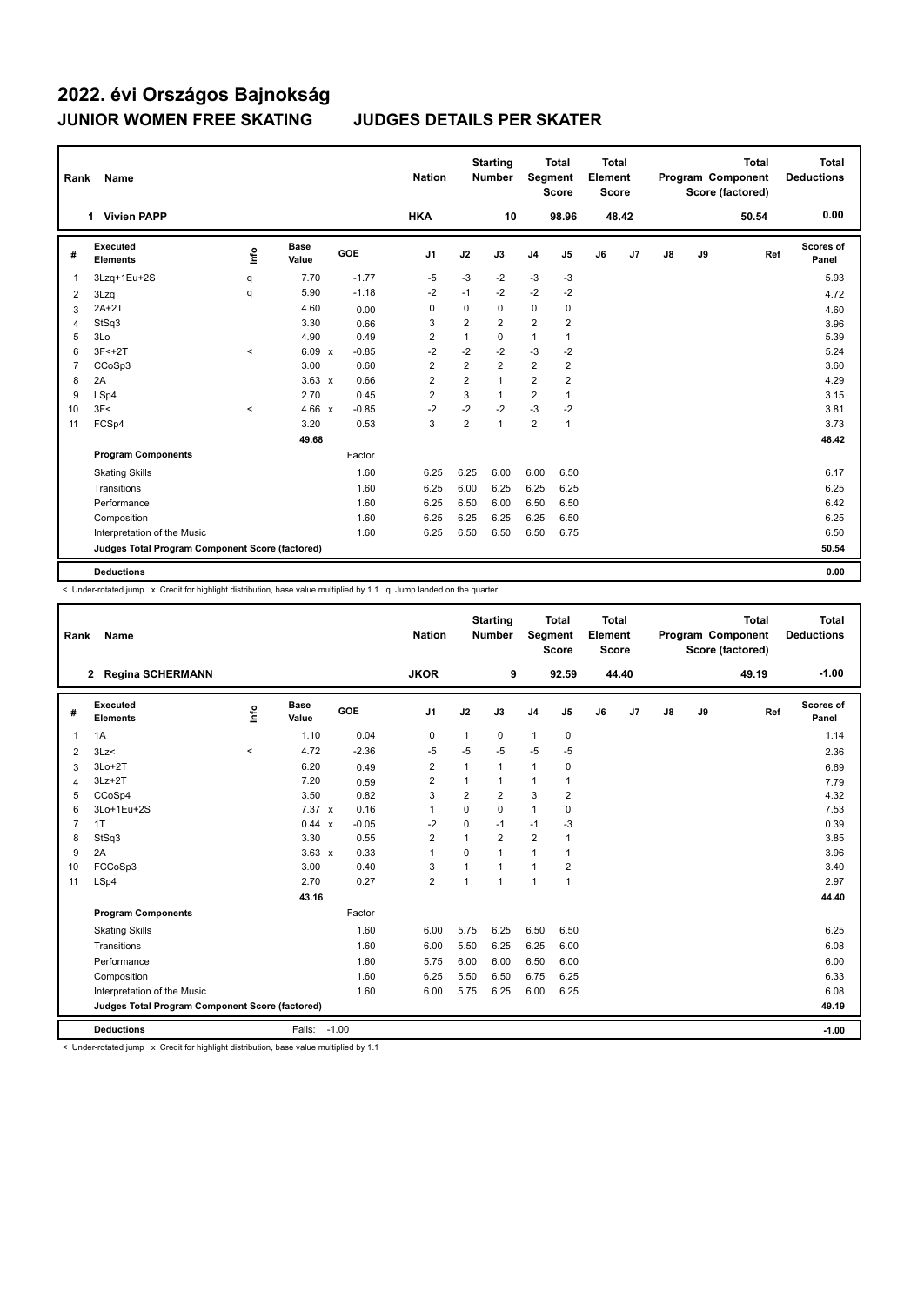| Rank           | Name                                            |       |                      |         | <b>Nation</b>  |                | <b>Starting</b><br><b>Number</b> | <b>Segment</b> | <b>Total</b><br><b>Score</b> | <b>Total</b><br>Element<br><b>Score</b> |                |               |    | <b>Total</b><br>Program Component<br>Score (factored) | <b>Total</b><br><b>Deductions</b> |
|----------------|-------------------------------------------------|-------|----------------------|---------|----------------|----------------|----------------------------------|----------------|------------------------------|-----------------------------------------|----------------|---------------|----|-------------------------------------------------------|-----------------------------------|
|                | <b>Katinka ZSEMBERY</b><br>3                    |       |                      |         | <b>SKSE</b>    |                | 8                                |                | 86.09                        |                                         | 41.08          |               |    | 46.01                                                 | $-1.00$                           |
| #              | Executed<br><b>Elements</b>                     | lnfo  | <b>Base</b><br>Value | GOE     | J1             | J2             | J3                               | J <sub>4</sub> | J5                           | J6                                      | J <sub>7</sub> | $\mathsf{J}8$ | J9 | Ref                                                   | Scores of<br>Panel                |
| 1              | $3T+2T$                                         |       | 5.50                 | 0.42    | $\overline{1}$ | $\mathbf{1}$   | $\mathbf{1}$                     | $\mathbf{1}$   | $\overline{2}$               |                                         |                |               |    |                                                       | 5.92                              |
| 2              | 3S<                                             | $\,<$ | 3.44                 | $-1.72$ | $-5$           | $-5$           | $-5$                             | $-5$           | $-5$                         |                                         |                |               |    |                                                       | 1.72                              |
| 3              | 2A                                              |       | 3.30                 | 0.22    | $\mathbf{1}$   | 1              | 0                                | $\overline{2}$ | $\mathbf 0$                  |                                         |                |               |    |                                                       | 3.52                              |
| 4              | CCoSp4                                          |       | 3.50                 | 0.93    | 3              | 3              | $\overline{2}$                   | 3              | $\overline{2}$               |                                         |                |               |    |                                                       | 4.43                              |
| 5              | 3T                                              |       | 4.20                 | 0.00    | 0              | 0              | $\Omega$                         | $\mathbf 0$    | $\mathbf 0$                  |                                         |                |               |    |                                                       | 4.20                              |
| 6              | 2A                                              |       | 3.30                 | 0.11    | 1              | $\mathbf 0$    | 0                                | $\overline{2}$ | 0                            |                                         |                |               |    |                                                       | 3.41                              |
| $\overline{7}$ | FCCoSp4                                         |       | 3.50                 | 0.70    | $\overline{4}$ | $\overline{2}$ | $\overline{2}$                   | $\overline{2}$ | 1                            |                                         |                |               |    |                                                       | 4.20                              |
| 8              | $2Lo+2T$                                        |       | $3.30 \times$        | 0.11    | 0              | $\mathbf{1}$   | $\Omega$                         | 1              | 1                            |                                         |                |               |    |                                                       | 3.41                              |
| 9              | 2Lo+1Eu+2S                                      |       | $3.85 \times$        | 0.06    | 0              | 1              | $\Omega$                         | 1              | 0                            |                                         |                |               |    |                                                       | 3.91                              |
| 10             | StSq2                                           |       | 2.60                 | 0.61    | 3              | 3              | $\mathbf{1}$                     | $\overline{2}$ | 2                            |                                         |                |               |    |                                                       | 3.21                              |
| 11             | LSp4                                            |       | 2.70                 | 0.45    | $\overline{2}$ | $\overline{2}$ | $\mathbf{1}$                     | $\overline{2}$ | 1                            |                                         |                |               |    |                                                       | 3.15                              |
|                |                                                 |       | 39.19                |         |                |                |                                  |                |                              |                                         |                |               |    |                                                       | 41.08                             |
|                | <b>Program Components</b>                       |       |                      | Factor  |                |                |                                  |                |                              |                                         |                |               |    |                                                       |                                   |
|                | <b>Skating Skills</b>                           |       |                      | 1.60    | 6.00           | 5.25           | 5.50                             | 5.50           | 5.75                         |                                         |                |               |    |                                                       | 5.58                              |
|                | Transitions                                     |       |                      | 1.60    | 5.50           | 5.00           | 5.25                             | 5.50           | 5.75                         |                                         |                |               |    |                                                       | 5.42                              |
|                | Performance                                     |       |                      | 1.60    | 5.75           | 5.50           | 5.50                             | 6.00           | 5.75                         |                                         |                |               |    |                                                       | 5.67                              |
|                | Composition                                     |       |                      | 1.60    | 6.00           | 5.25           | 5.75                             | 6.00           | 6.00                         |                                         |                |               |    |                                                       | 5.92                              |
|                | Interpretation of the Music                     |       |                      | 1.60    | 6.25           | 5.50           | 5.75                             | 6.50           | 6.50                         |                                         |                |               |    |                                                       | 6.17                              |
|                | Judges Total Program Component Score (factored) |       |                      |         |                |                |                                  |                |                              |                                         |                |               |    |                                                       | 46.01                             |
|                | <b>Deductions</b>                               |       | Falls: -1.00         |         |                |                |                                  |                |                              |                                         |                |               |    |                                                       | $-1.00$                           |

< Under-rotated jump x Credit for highlight distribution, base value multiplied by 1.1

| Rank           | <b>Name</b>                                     |         |                      |         | <b>Nation</b>  |             | <b>Starting</b><br><b>Number</b> | Segment        | <b>Total</b><br><b>Score</b> | <b>Total</b><br>Element<br><b>Score</b> |       |               |    | <b>Total</b><br>Program Component<br>Score (factored) | <b>Total</b><br><b>Deductions</b> |
|----------------|-------------------------------------------------|---------|----------------------|---------|----------------|-------------|----------------------------------|----------------|------------------------------|-----------------------------------------|-------|---------------|----|-------------------------------------------------------|-----------------------------------|
|                | 4 Dária ZSIRNOV                                 |         |                      |         | <b>PSE</b>     |             | 6                                |                | 73.25                        |                                         | 38.46 |               |    | 36.79                                                 | $-2.00$                           |
| #              | <b>Executed</b><br><b>Elements</b>              | Info    | <b>Base</b><br>Value | GOE     | J <sub>1</sub> | J2          | J3                               | J <sub>4</sub> | J5                           | J6                                      | J7    | $\mathsf{J}8$ | J9 | Ref                                                   | Scores of<br>Panel                |
| $\overline{1}$ | 3Lz                                             |         | 5.90                 | 0.39    | $\mathbf{1}$   | $\mathbf 0$ | 0                                | $\overline{2}$ | 1                            |                                         |       |               |    |                                                       | 6.29                              |
| 2              | $3T+2T$                                         |         | 5.50                 | 0.42    | $\mathbf{1}$   | $\mathbf 1$ | $\Omega$                         | $\overline{2}$ | 1                            |                                         |       |               |    |                                                       | 5.92                              |
| 3              | 3S                                              |         | 4.30                 | $-0.43$ | $-1$           | $-1$        | 0                                | $-2$           | $-1$                         |                                         |       |               |    |                                                       | 3.87                              |
| $\overline{4}$ | LSp4                                            |         | 2.70                 | 0.27    | $\overline{2}$ | 1           | 1                                | $\mathbf{1}$   | 1                            |                                         |       |               |    |                                                       | 2.97                              |
| 5              | 3T+1Eu+2S                                       |         | 6.00                 | $-1.68$ | -5             | $-4$        | $-4$                             | $-4$           | $-4$                         |                                         |       |               |    |                                                       | 4.32                              |
| 6              | $3S<+2T$                                        | $\prec$ | $5.21 \times$        | $-1.03$ | -3             | $-3$        | $-2$                             | $-3$           | $-4$                         |                                         |       |               |    |                                                       | 4.18                              |
| $\overline{7}$ | 2A<                                             | $\,<$   | 2.90 x               | $-1.32$ | -5             | -5          | $-5$                             | $-4$           | -5                           |                                         |       |               |    |                                                       | 1.58                              |
| 8              | 2A<                                             | $\,<$   | $2.90 \times$        | $-1.32$ | -5             | $-5$        | $-5$                             | -5             | $-5$                         |                                         |       |               |    |                                                       | 1.58                              |
| 9              | FSSp2                                           |         | 2.30                 | $-0.08$ | 0              | $\Omega$    | $\Omega$                         | $-2$           | $-1$                         |                                         |       |               |    |                                                       | 2.22                              |
| 10             | StSq1                                           |         | 1.80                 | $-0.12$ | $-2$           | 0           | 0                                | $-1$           | $-1$                         |                                         |       |               |    |                                                       | 1.68                              |
| 11             | CCoSp4                                          |         | 3.50                 | 0.35    | $\mathbf{1}$   |             | 0                                | $\overline{2}$ | 1                            |                                         |       |               |    |                                                       | 3.85                              |
|                |                                                 |         | 43.01                |         |                |             |                                  |                |                              |                                         |       |               |    |                                                       | 38.46                             |
|                | <b>Program Components</b>                       |         |                      | Factor  |                |             |                                  |                |                              |                                         |       |               |    |                                                       |                                   |
|                | <b>Skating Skills</b>                           |         |                      | 1.60    | 4.75           | 4.75        | 5.00                             | 4.75           | 4.75                         |                                         |       |               |    |                                                       | 4.75                              |
|                | Transitions                                     |         |                      | 1.60    | 4.25           | 4.50        | 4.75                             | 4.25           | 4.25                         |                                         |       |               |    |                                                       | 4.33                              |
|                | Performance                                     |         |                      | 1.60    | 4.50           | 5.00        | 4.75                             | 5.00           | 4.75                         |                                         |       |               |    |                                                       | 4.83                              |
|                | Composition                                     |         |                      | 1.60    | 4.25           | 4.50        | 5.00                             | 4.50           | 4.75                         |                                         |       |               |    |                                                       | 4.58                              |
|                | Interpretation of the Music                     |         |                      | 1.60    | 4.50           | 4.75        | 5.00                             | 4.00           | 4.25                         |                                         |       |               |    |                                                       | 4.50                              |
|                | Judges Total Program Component Score (factored) |         |                      |         |                |             |                                  |                |                              |                                         |       |               |    |                                                       | 36.79                             |
|                | <b>Deductions</b>                               |         | Falls:               | $-2.00$ |                |             |                                  |                |                              |                                         |       |               |    |                                                       | $-2.00$                           |

< Under-rotated jump x Credit for highlight distribution, base value multiplied by 1.1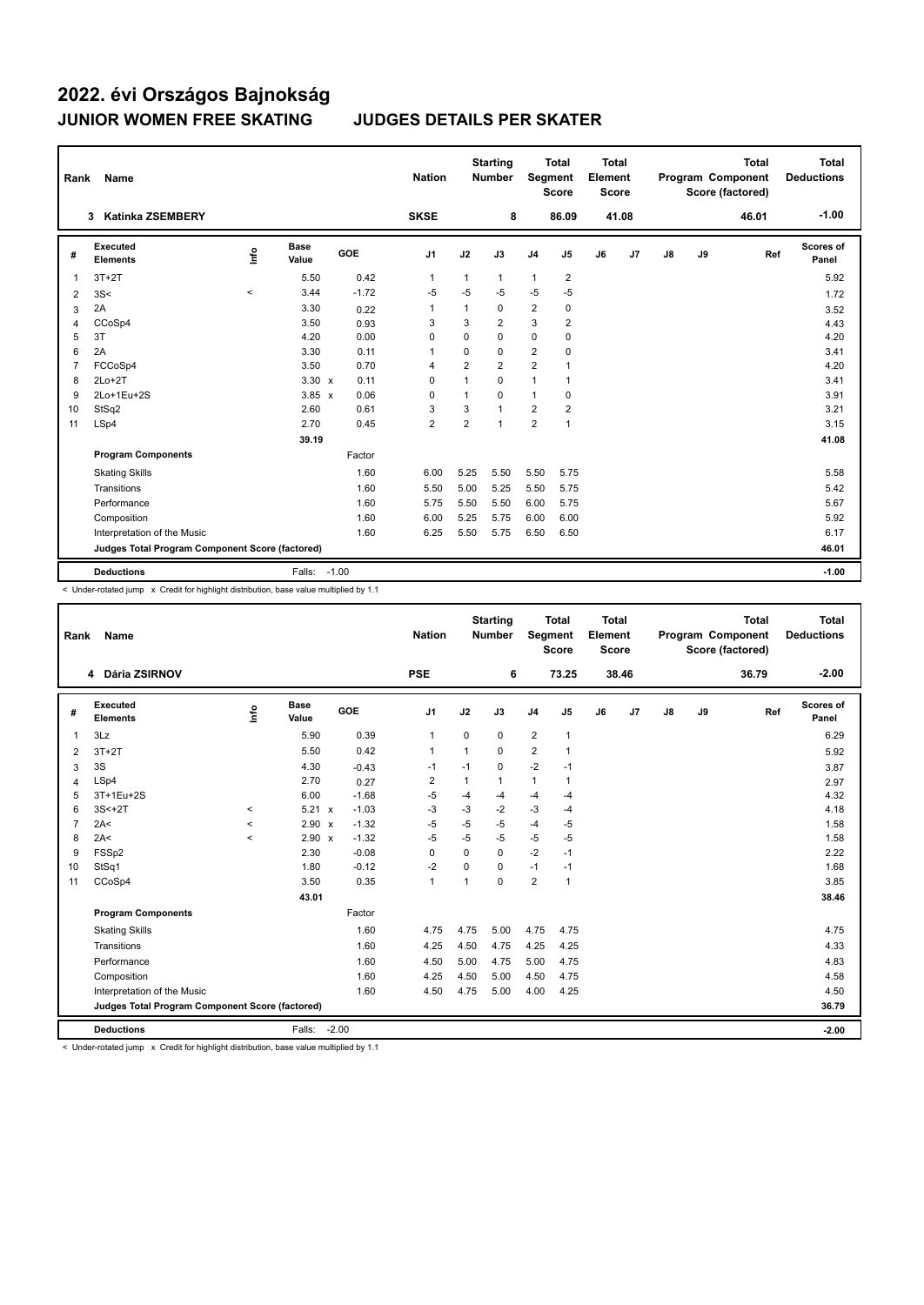| Rank           | Name                                            |      |                      |         |            | <b>Nation</b>  |              | <b>Starting</b><br><b>Number</b> |                | <b>Total</b><br>Segment<br><b>Score</b> | <b>Total</b><br>Element<br><b>Score</b> |       |               |    | <b>Total</b><br>Program Component<br>Score (factored) | <b>Total</b><br><b>Deductions</b> |
|----------------|-------------------------------------------------|------|----------------------|---------|------------|----------------|--------------|----------------------------------|----------------|-----------------------------------------|-----------------------------------------|-------|---------------|----|-------------------------------------------------------|-----------------------------------|
|                | 5 Cintia SZABÓ                                  |      |                      |         |            | <b>JKOR</b>    |              | $\overline{7}$                   |                | 67.07                                   |                                         | 31.40 |               |    | 36.67                                                 | $-1.00$                           |
| #              | <b>Executed</b><br><b>Elements</b>              | ١nf٥ | <b>Base</b><br>Value |         | <b>GOE</b> | J <sub>1</sub> | J2           | J3                               | J <sub>4</sub> | J5                                      | J6                                      | J7    | $\mathsf{J}8$ | J9 | Ref                                                   | Scores of<br>Panel                |
| 1              | 3T<<                                            | <<   | 1.30                 |         | $-0.65$    | $-5$           | $-5$         | -5                               | $-5$           | -5                                      |                                         |       |               |    |                                                       | 0.65                              |
| 2              | 3S                                              |      | 4.30                 |         | 0.00       | $-1$           | $\Omega$     | $\Omega$                         | $\Omega$       | $\mathbf 0$                             |                                         |       |               |    |                                                       | 4.30                              |
| 3              | $3S+2T$                                         |      | 5.60                 |         | 0.00       | $\overline{1}$ | 0            | 0                                | 0              | $\mathbf 0$                             |                                         |       |               |    |                                                       | 5.60                              |
| $\overline{4}$ | FCSp4                                           |      | 3.20                 |         | $-0.11$    | $-2$           | 1            | 0                                | $-1$           | 0                                       |                                         |       |               |    |                                                       | 3.09                              |
| 5              | 1A                                              |      | 1.10                 |         | 0.04       | $\overline{2}$ | 0            | 0                                | 1              | 0                                       |                                         |       |               |    |                                                       | 1.14                              |
| 6              | 1A                                              |      | $1.21 \times$        |         | 0.00       | $\Omega$       | $\Omega$     | $\Omega$                         | 0              | 0                                       |                                         |       |               |    |                                                       | 1.21                              |
| $\overline{7}$ | SSp4                                            |      | 2.50                 |         | 0.08       | $\overline{1}$ | 1            | 0                                | 0              | $\mathbf 0$                             |                                         |       |               |    |                                                       | 2.58                              |
| 8              | StSq2                                           |      | 2.60                 |         | 0.09       | 0              | $\mathbf{1}$ | $\mathbf{1}$                     | 0              | 0                                       |                                         |       |               |    |                                                       | 2.69                              |
| 9              | 2Lz+1Eu+1S                                      |      | $3.30 \times$        |         | $-0.07$    | $-1$           | 0            | $\Omega$                         | 0              | $-1$                                    |                                         |       |               |    |                                                       | 3.23                              |
| 10             | $2F+2T$                                         |      | 3.41 x               |         | 0.00       | 0              | $\mathbf{1}$ | $\Omega$                         | 0              | 0                                       |                                         |       |               |    |                                                       | 3.41                              |
| 11             | CCoSp4                                          |      | 3.50                 |         | 0.00       | $\mathbf 0$    | $\mathbf 0$  | $\mathbf 0$                      | 0              | $\mathbf 0$                             |                                         |       |               |    |                                                       | 3.50                              |
|                |                                                 |      | 32.02                |         |            |                |              |                                  |                |                                         |                                         |       |               |    |                                                       | 31.40                             |
|                | <b>Program Components</b>                       |      |                      |         | Factor     |                |              |                                  |                |                                         |                                         |       |               |    |                                                       |                                   |
|                | <b>Skating Skills</b>                           |      |                      |         | 1.60       | 4.75           | 4.50         | 4.75                             | 4.25           | 4.75                                    |                                         |       |               |    |                                                       | 4.67                              |
|                | Transitions                                     |      |                      |         | 1.60       | 4.25           | 4.50         | 4.50                             | 4.00           | 4.50                                    |                                         |       |               |    |                                                       | 4.42                              |
|                | Performance                                     |      |                      |         | 1.60       | 4.75           | 4.75         | 4.50                             | 4.00           | 4.50                                    |                                         |       |               |    |                                                       | 4.58                              |
|                | Composition                                     |      |                      |         | 1.60       | 4.50           | 4.50         | 4.75                             | 4.25           | 4.75                                    |                                         |       |               |    |                                                       | 4.58                              |
|                | Interpretation of the Music                     |      |                      |         | 1.60       | 4.75           | 4.75         | 5.00                             | 4.00           | 4.50                                    |                                         |       |               |    |                                                       | 4.67                              |
|                | Judges Total Program Component Score (factored) |      |                      |         |            |                |              |                                  |                |                                         |                                         |       |               |    |                                                       | 36.67                             |
|                | <b>Deductions</b>                               |      | Falls:               | $-1.00$ |            |                |              |                                  |                |                                         |                                         |       |               |    |                                                       | $-1.00$                           |

<< Downgraded jump x Credit for highlight distribution, base value multiplied by 1.1

| Rank           | Name                                            |         |                      |         | <b>Nation</b>  |              | <b>Starting</b><br><b>Number</b> | <b>Segment</b> | <b>Total</b><br><b>Score</b> | <b>Total</b><br>Element<br><b>Score</b> |       |    |    | <b>Total</b><br>Program Component<br>Score (factored) | <b>Total</b><br><b>Deductions</b> |
|----------------|-------------------------------------------------|---------|----------------------|---------|----------------|--------------|----------------------------------|----------------|------------------------------|-----------------------------------------|-------|----|----|-------------------------------------------------------|-----------------------------------|
|                | 6 Zsüliett CSOMBOK                              |         |                      |         | <b>VAS</b>     |              | 5                                |                | 62.81                        |                                         | 29.55 |    |    | 34.26                                                 | $-1.00$                           |
| #              | Executed<br><b>Elements</b>                     | Lnfo    | <b>Base</b><br>Value | GOE     | J <sub>1</sub> | J2           | J3                               | J <sub>4</sub> | J5                           | J6                                      | J7    | J8 | J9 | Ref                                                   | Scores of<br>Panel                |
| 1              | 2A                                              |         | 3.30                 | $-1.65$ | $-5$           | $-5$         | $-5$                             | $-5$           | $-5$                         |                                         |       |    |    |                                                       | 1.65                              |
| 2              | 2F+2Lo+2T                                       |         | 4.80                 | 0.00    | $-1$           | 0            | 0                                | 0              | 0                            |                                         |       |    |    |                                                       | 4.80                              |
| 3              | 2A<                                             | $\prec$ | 2.64                 | $-0.88$ | $-3$           | $-3$         | $-3$                             | $-4$           | $-4$                         |                                         |       |    |    |                                                       | 1.76                              |
| 4              | FSSp3                                           |         | 2.60                 | 0.09    | 2              | $\mathbf{1}$ | 0                                | $\mathbf 0$    | 0                            |                                         |       |    |    |                                                       | 2.69                              |
| 5              | 2Lz                                             |         | 2.10                 | 0.00    | $\mathbf 0$    | $\mathbf 0$  | 0                                | $\mathbf{1}$   | 0                            |                                         |       |    |    |                                                       | 2.10                              |
| 6              | 2S                                              |         | 1.30                 | 0.00    | $\Omega$       | $\Omega$     | $\Omega$                         | $\overline{2}$ | $\Omega$                     |                                         |       |    |    |                                                       | 1.30                              |
| $\overline{7}$ | CCoSp4                                          |         | 3.50                 | 0.12    | $\mathbf{1}$   | $\Omega$     | 0                                | $\mathbf 0$    | $\mathbf{1}$                 |                                         |       |    |    |                                                       | 3.62                              |
| 8              | $2Lz + 2Tq$                                     | q       | $3.74 \times$        | $-0.63$ | -3             | $-3$         | $-3$                             | $-4$           | $-3$                         |                                         |       |    |    |                                                       | 3.11                              |
| 9              | StSq2                                           |         | 2.60                 | 0.17    | 0              | 1            | 0                                | $\mathbf{1}$   | 1                            |                                         |       |    |    |                                                       | 2.77                              |
| 10             | $2F+2Lo$                                        |         | $3.85 \times$        | 0.00    | $\Omega$       | $\Omega$     | $\Omega$                         | $\mathbf{1}$   | $\Omega$                     |                                         |       |    |    |                                                       | 3.85                              |
| 11             | LSp2                                            |         | 1.90                 | 0.00    | $-1$           | $-1$         | 0                                | $\overline{1}$ | $\mathbf 1$                  |                                         |       |    |    |                                                       | 1.90                              |
|                |                                                 |         | 32.33                |         |                |              |                                  |                |                              |                                         |       |    |    |                                                       | 29.55                             |
|                | <b>Program Components</b>                       |         |                      | Factor  |                |              |                                  |                |                              |                                         |       |    |    |                                                       |                                   |
|                | <b>Skating Skills</b>                           |         |                      | 1.60    | 4.50           | 4.25         | 4.25                             | 4.25           | 4.00                         |                                         |       |    |    |                                                       | 4.25                              |
|                | Transitions                                     |         |                      | 1.60    | 4.25           | 4.00         | 4.00                             | 4.25           | 4.00                         |                                         |       |    |    |                                                       | 4.08                              |
|                | Performance                                     |         |                      | 1.60    | 4.50           | 4.25         | 4.25                             | 4.50           | 4.25                         |                                         |       |    |    |                                                       | 4.33                              |
|                | Composition                                     |         |                      | 1.60    | 4.50           | 4.25         | 4.00                             | 4.25           | 4.50                         |                                         |       |    |    |                                                       | 4.33                              |
|                | Interpretation of the Music                     |         |                      | 1.60    | 4.50           | 4.00         | 4.25                             | 4.50           | 4.50                         |                                         |       |    |    |                                                       | 4.42                              |
|                | Judges Total Program Component Score (factored) |         |                      |         |                |              |                                  |                |                              |                                         |       |    |    |                                                       | 34.26                             |
|                | <b>Deductions</b>                               |         | Falls: -1.00         |         |                |              |                                  |                |                              |                                         |       |    |    |                                                       | $-1.00$                           |

< Under-rotated jump x Credit for highlight distribution, base value multiplied by 1.1 q Jump landed on the quarter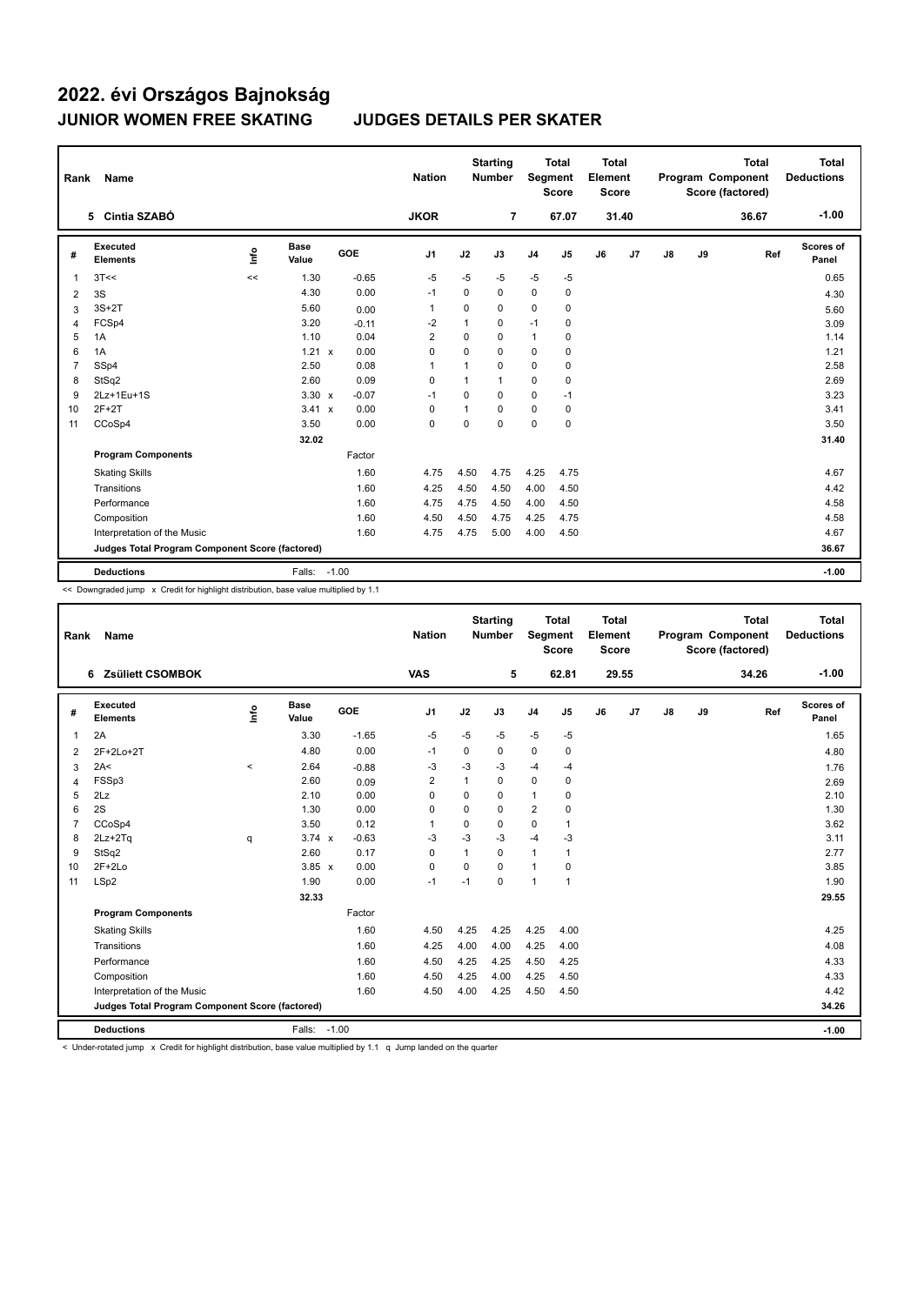| Rank           | Name                                            |         |                      |            | <b>Nation</b>  |          | <b>Starting</b><br><b>Number</b> | Segment        | Total<br><b>Score</b> | <b>Total</b><br>Element<br><b>Score</b> |                |               |    | <b>Total</b><br>Program Component<br>Score (factored) | <b>Total</b><br><b>Deductions</b> |
|----------------|-------------------------------------------------|---------|----------------------|------------|----------------|----------|----------------------------------|----------------|-----------------------|-----------------------------------------|----------------|---------------|----|-------------------------------------------------------|-----------------------------------|
|                | Réka BÉRES<br>$\overline{7}$                    |         |                      |            | <b>ETO</b>     |          | 4                                |                | 54.14                 |                                         | 23.01          |               |    | 32.13                                                 | $-1.00$                           |
| #              | Executed<br><b>Elements</b>                     | ١nf٥    | <b>Base</b><br>Value | <b>GOE</b> | J <sub>1</sub> | J2       | J3                               | J <sub>4</sub> | J5                    | J6                                      | J <sub>7</sub> | $\mathsf{J}8$ | J9 | Ref                                                   | Scores of<br>Panel                |
| 1              | 2A<                                             | $\prec$ | 2.64                 | $-1.23$    | -5             | $-4$     | $-5$                             | $-4$           | $-5$                  |                                         |                |               |    |                                                       | 1.41                              |
| 2              | 2S                                              |         | 1.30                 | 0.00       | $\Omega$       | $\Omega$ | $\Omega$                         | $\mathbf{1}$   | 0                     |                                         |                |               |    |                                                       | 1.30                              |
| 3              | FSS <sub>p2</sub>                               |         | 2.30                 | 0.15       | 1              | 2        | 0                                | 1              | 0                     |                                         |                |               |    |                                                       | 2.45                              |
| 4              | 2A<                                             | $\prec$ | 2.64                 | $-1.32$    | $-5$           | $-5$     | $-5$                             | $-5$           | $-5$                  |                                         |                |               |    |                                                       | 1.32                              |
| 5              | 2F                                              |         | 1.80                 | 0.00       | 0              | 0        | 0                                | $\mathbf 0$    | 0                     |                                         |                |               |    |                                                       | 1.80                              |
| 6              | 2Lze+1Eu+2Fq                                    | q       | $4.38 \times$        | $-0.90$    | $-5$           | $-5$     | $-5$                             | $-2$           | $-5$                  |                                         |                |               |    |                                                       | 3.48                              |
| $\overline{7}$ | 2Lze<+2Lo                                       | $\prec$ | $3.26 \times$        | $-0.74$    | $-5$           | $-5$     | $-4$                             | $-4$           | $-4$                  |                                         |                |               |    |                                                       | 2.52                              |
| 8              | LSp3                                            |         | 2.40                 | 0.16       | $\mathbf{1}$   | 1        | $\Omega$                         | $\mathbf{1}$   | 0                     |                                         |                |               |    |                                                       | 2.56                              |
| 9              | StSq2                                           |         | 2.60                 | 0.00       | 0              | 0        | $\Omega$                         | $\mathbf{1}$   | 0                     |                                         |                |               |    |                                                       | 2.60                              |
| 10             | 2Lo                                             |         | $1.87 \times$        | 0.00       | 0              | 0        | $\Omega$                         | $\mathbf{1}$   | 0                     |                                         |                |               |    |                                                       | 1.87                              |
| 11             | CoSp1                                           |         | 1.70                 | 0.00       | $-1$           | 0        | $\Omega$                         | 1              | $\mathbf 0$           |                                         |                |               |    |                                                       | 1.70                              |
|                |                                                 |         | 26.89                |            |                |          |                                  |                |                       |                                         |                |               |    |                                                       | 23.01                             |
|                | <b>Program Components</b>                       |         |                      | Factor     |                |          |                                  |                |                       |                                         |                |               |    |                                                       |                                   |
|                | <b>Skating Skills</b>                           |         |                      | 1.60       | 4.00           | 4.00     | 3.50                             | 4.00           | 4.00                  |                                         |                |               |    |                                                       | 4.00                              |
|                | Transitions                                     |         |                      | 1.60       | 4.00           | 4.00     | 3.50                             | 4.00           | 3.75                  |                                         |                |               |    |                                                       | 3.92                              |
|                | Performance                                     |         |                      | 1.60       | 4.25           | 4.25     | 3.75                             | 4.25           | 3.75                  |                                         |                |               |    |                                                       | 4.08                              |
|                | Composition                                     |         |                      | 1.60       | 4.25           | 3.75     | 3.75                             | 4.25           | 4.00                  |                                         |                |               |    |                                                       | 4.00                              |
|                | Interpretation of the Music                     |         |                      | 1.60       | 4.25           | 4.00     | 3.75                             | 4.00           | 4.25                  |                                         |                |               |    |                                                       | 4.08                              |
|                | Judges Total Program Component Score (factored) |         |                      |            |                |          |                                  |                |                       |                                         |                |               |    |                                                       | 32.13                             |
|                | <b>Deductions</b>                               |         | Falls: -1.00         |            |                |          |                                  |                |                       |                                         |                |               |    |                                                       | $-1.00$                           |

< Under-rotated jump x Credit for highlight distribution, base value multiplied by 1.1 e Wrong edge q Jump landed on the quarter

| Rank           | Name                                            |         |                      |            | <b>Nation</b>  |             | <b>Starting</b><br><b>Number</b> | <b>Segment</b> | <b>Total</b><br><b>Score</b> | <b>Total</b><br>Element<br>Score |       |               |    | <b>Total</b><br>Program Component<br>Score (factored) | <b>Total</b><br><b>Deductions</b> |
|----------------|-------------------------------------------------|---------|----------------------|------------|----------------|-------------|----------------------------------|----------------|------------------------------|----------------------------------|-------|---------------|----|-------------------------------------------------------|-----------------------------------|
|                | 8 Hanna LÕRINCZ                                 |         |                      |            | <b>MAC</b>     |             | 3                                |                | 53.39                        |                                  | 24.18 |               |    | 29.21                                                 | 0.00                              |
| #              | Executed<br><b>Elements</b>                     | lnfo    | <b>Base</b><br>Value | <b>GOE</b> | J <sub>1</sub> | J2          | J3                               | J <sub>4</sub> | J5                           | J6                               | J7    | $\mathsf{J}8$ | J9 | Ref                                                   | Scores of<br>Panel                |
| 1              | 3S<                                             | $\prec$ | 3.44                 | $-1.72$    | $-5$           | $-5$        | $-5$                             | $-5$           | $-5$                         |                                  |       |               |    |                                                       | 1.72                              |
| 2              | 2A<<                                            | <<      | 1.10                 | $-0.40$    | -4             | $-4$        | $-3$                             | $-4$           | -3                           |                                  |       |               |    |                                                       | 0.70                              |
| 3              | FSSp1                                           |         | 2.00                 | 0.00       | 0              | 1           | 0                                | $-1$           | 0                            |                                  |       |               |    |                                                       | 2.00                              |
| 4              | 2Lz+1Lo                                         |         | 2.60                 | 0.00       | -1             | $\mathbf 0$ | $\Omega$                         | $\Omega$       | 0                            |                                  |       |               |    |                                                       | 2.60                              |
| 5              | 2Lo                                             |         | 1.70                 | 0.00       | 0              | $\mathbf 0$ | 0                                | $\mathbf 0$    | $\mathbf 0$                  |                                  |       |               |    |                                                       | 1.70                              |
| 6              | CSp2                                            |         | 1.80                 | 0.00       | 0              | $\mathbf 0$ | 0                                | $\mathbf 0$    | 0                            |                                  |       |               |    |                                                       | 1.80                              |
| $\overline{7}$ | 1A                                              |         | 1.10                 | 0.00       | $\mathbf 0$    | $\mathbf 0$ | $\mathbf 0$                      | $\mathbf{1}$   | 0                            |                                  |       |               |    |                                                       | 1.10                              |
| 8              | 2F!                                             |         | 1.80                 | $-0.18$    | $-4$           | $-1$        | $-1$                             | $-1$           | $-1$                         |                                  |       |               |    |                                                       | 1.62                              |
| 9              | 2Lz+1Eu+2F                                      |         | 4.84 $x$             | 0.00       | -3             | 0           | 0                                | 0              | 0                            |                                  |       |               |    |                                                       | 4.84                              |
| 10             | CCoSp4                                          |         | 3.50                 | 0.00       | $\mathbf 0$    | 0           | $-1$                             | $\mathbf 0$    | $\mathbf 0$                  |                                  |       |               |    |                                                       | 3.50                              |
| 11             | StSq2                                           |         | 2.60                 | 0.00       | $-1$           | 0           | $\mathbf 0$                      | $\mathbf 0$    | $\mathbf 0$                  |                                  |       |               |    |                                                       | 2.60                              |
|                |                                                 |         | 26.48                |            |                |             |                                  |                |                              |                                  |       |               |    |                                                       | 24.18                             |
|                | <b>Program Components</b>                       |         |                      | Factor     |                |             |                                  |                |                              |                                  |       |               |    |                                                       |                                   |
|                | <b>Skating Skills</b>                           |         |                      | 1.60       | 3.75           | 3.75        | 3.50                             | 3.75           | 4.00                         |                                  |       |               |    |                                                       | 3.75                              |
|                | Transitions                                     |         |                      | 1.60       | 2.75           | 3.50        | 3.25                             | 3.50           | 3.75                         |                                  |       |               |    |                                                       | 3.42                              |
|                | Performance                                     |         |                      | 1.60       | 3.50           | 3.75        | 3.25                             | 4.00           | 3.75                         |                                  |       |               |    |                                                       | 3.67                              |
|                | Composition                                     |         |                      | 1.60       | 3.25           | 3.50        | 3.75                             | 3.75           | 4.00                         |                                  |       |               |    |                                                       | 3.67                              |
|                | Interpretation of the Music                     |         |                      | 1.60       | 3.25           | 4.00        | 3.50                             | 3.75           | 4.00                         |                                  |       |               |    |                                                       | 3.75                              |
|                | Judges Total Program Component Score (factored) |         |                      |            |                |             |                                  |                |                              |                                  |       |               |    |                                                       | 29.21                             |
|                | <b>Deductions</b>                               |         |                      |            |                |             |                                  |                |                              |                                  |       |               |    |                                                       | 0.00                              |

< Under-rotated jump << Downgraded jump x Credit for highlight distribution, base value multiplied by 1.1 ! Not clear edge